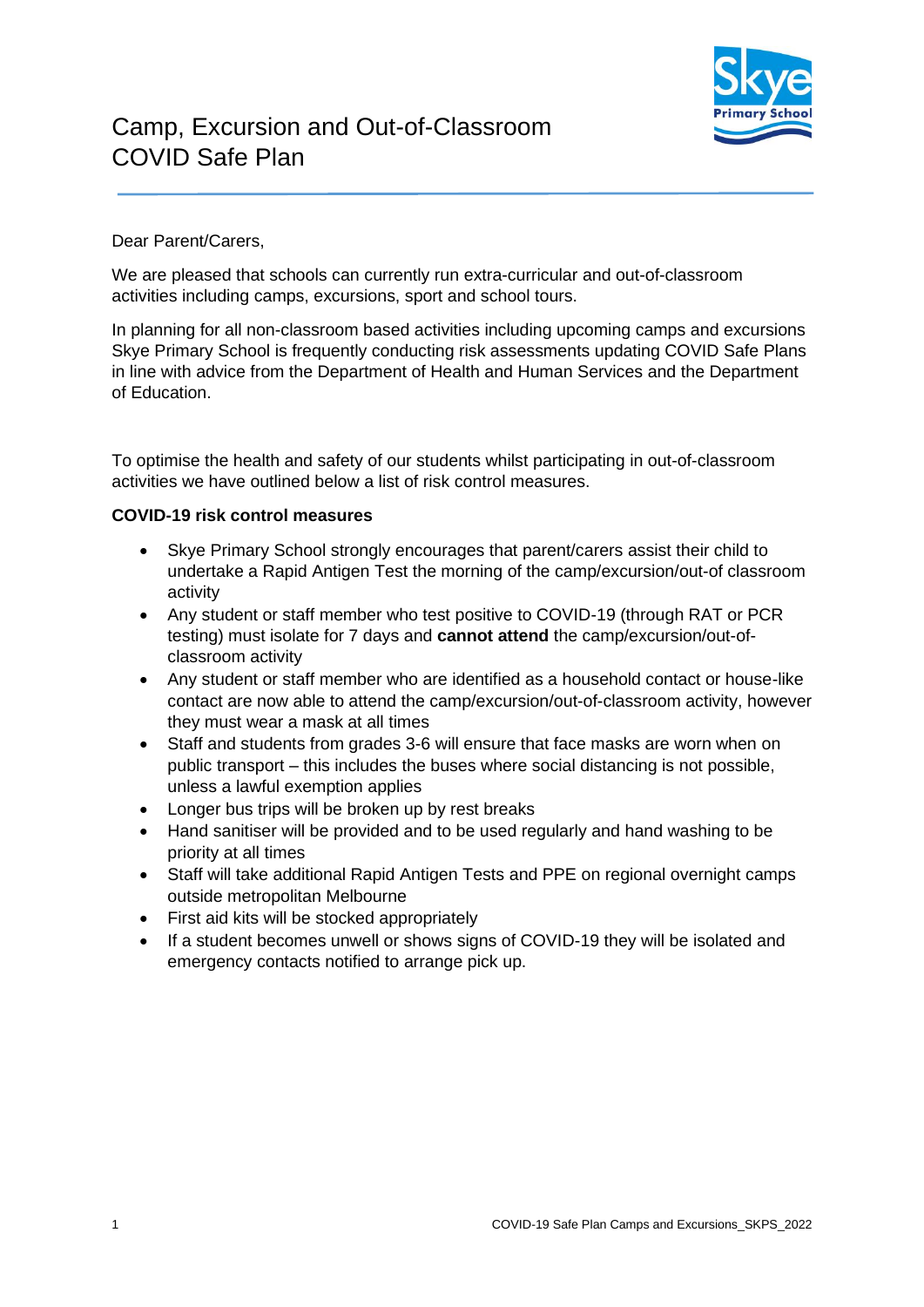

## **COVID-19 Safe Plan scenarios**

| <b>Scenario</b>                                                                                                                                                 | <b>Control measure</b>                                                                                                                                                                                                         | <b>Skye Primary School</b><br><b>Staff Role</b>                                                                                                                                                                                                                                                                                                                                                                                                                                                                                                                                                                                                                                                  | <b>Role of Parent/Carer</b>                                                                                                                                                                                                                                                                                                                                                                         |
|-----------------------------------------------------------------------------------------------------------------------------------------------------------------|--------------------------------------------------------------------------------------------------------------------------------------------------------------------------------------------------------------------------------|--------------------------------------------------------------------------------------------------------------------------------------------------------------------------------------------------------------------------------------------------------------------------------------------------------------------------------------------------------------------------------------------------------------------------------------------------------------------------------------------------------------------------------------------------------------------------------------------------------------------------------------------------------------------------------------------------|-----------------------------------------------------------------------------------------------------------------------------------------------------------------------------------------------------------------------------------------------------------------------------------------------------------------------------------------------------------------------------------------------------|
| <b>Student tests</b><br>positive on Rapid<br><b>Antigen Test or</b><br><b>PCR test morning</b><br><b>of</b><br>camp/excursion<br>(or within 7 days<br>of camp). | Student must<br>isolate for 7 days.                                                                                                                                                                                            | Student cannot attend<br>camp/excursion.                                                                                                                                                                                                                                                                                                                                                                                                                                                                                                                                                                                                                                                         | Student cannot attend<br>camp/excursion.<br>Report case.                                                                                                                                                                                                                                                                                                                                            |
| <b>Student develops</b><br>COVID-19<br>symptoms AT<br>camp or out of<br>school excursion                                                                        | Student will be<br>isolated from the<br>group, supervised<br>by 1 staff member.<br>Administer first aid<br>or contact<br>emergency<br>services if<br>required.<br>Closely monitor<br>group/cohort for<br>COVID-19<br>symptoms. | <b>Lead Teacher &amp; First</b><br>aid officer to liaise and<br>contact parent/carer to<br>arrange collection from<br>camp/excursion.<br>Staff attending<br>camp/excursion/activity<br>to contact Skye<br>Primary School.<br>Principal to liaise with<br>parents/carers to<br>confirm if child has<br>tested positive.<br><b>ONLY for overnight</b><br>camps<br>Principal to advise<br>parents/carers of<br>grade/cohort attending<br>camp/excursion of any<br>positive cases and<br>ascertain which<br>child/ren may also<br>require isolation due to<br>being house-like<br>contact (this will<br>depend on the<br>sleeping/camping/living<br>and dining<br>arrangements in place<br>at camp). | Arrange a timely<br>collection of student<br>from<br>camp/excursion/activity<br>and isolate at home in<br>accordance with DHHS<br>advice.<br>Undertake either RA<br>testing or PCR testing<br>as soon as possible.<br>Report to school<br>administration if testing<br>returns positive result.<br>Follow<br>recommendations from<br>school administration<br>and DHHS regarding<br>reporting case. |